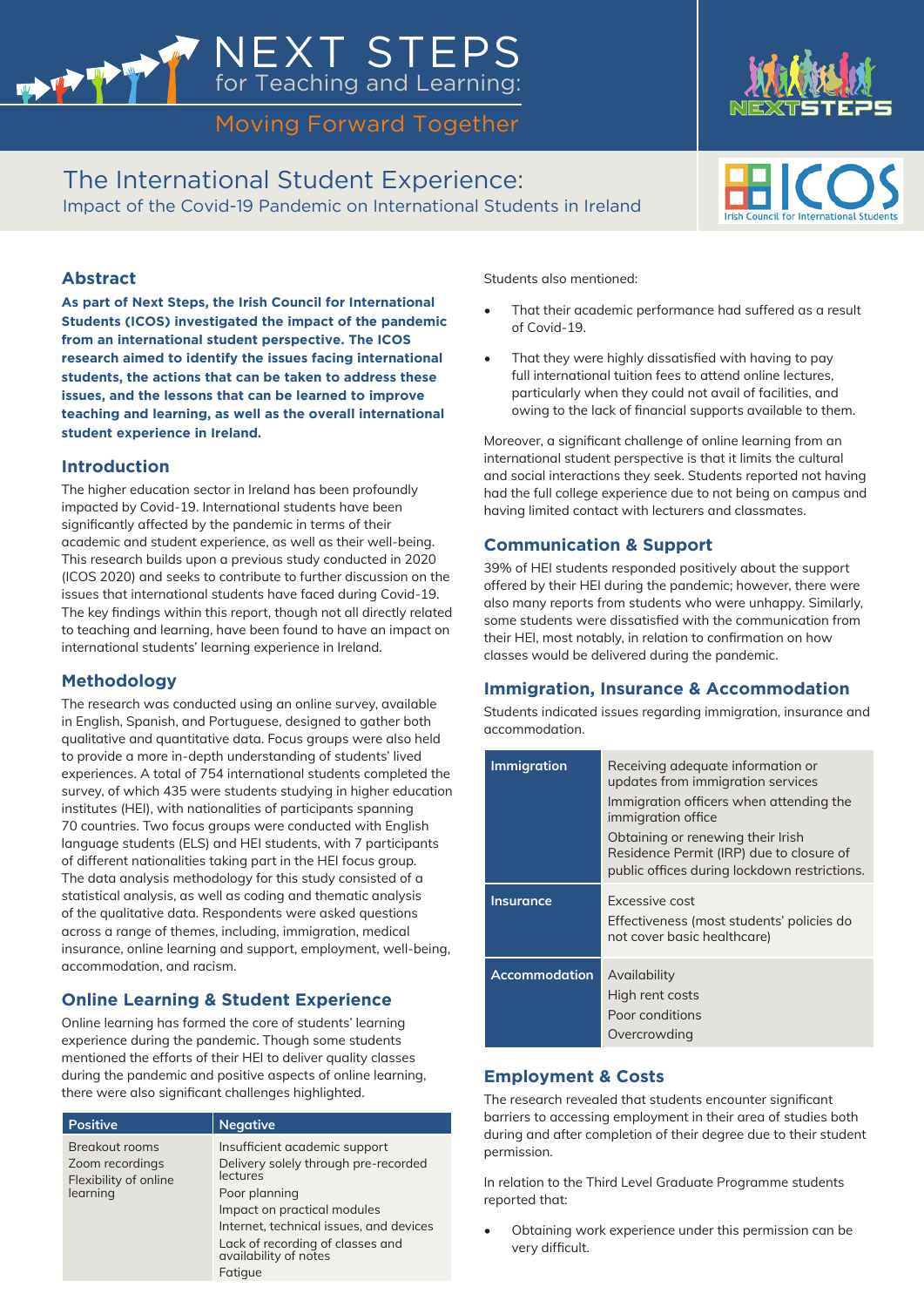



There is an apparent lack of knowledge about the programme or a preference not to hire candidates under this permission.

Specific concerns were also raised by non-EEA PhD students who felt:

- They do not receive sufficient recognition for the work that they do in HEIs in Ireland. Despite their important contribution to academia, they are viewed by immigration as international students rather than researchers or academic staff.
- The stipends they receive are not enough to cover their costs.
- Spouses not being permitted to work leads to further financial difficulties.

Many students also expressed concerns over the cost of living in Ireland saying that what they earn from part-time employment is not enough to cover their costs. Some respondents reported having difficulty surviving under these circumstances, which affected their studies and their mental health.

*I work 23h per week. I also do a cleaner job to complement my earning. I live anxious because of that. I buy limited food because otherwise it changes my budget and affects my savings for college.*

#### **Well-being**

Studying abroad is, in normal circumstances, already challenging. It involves adapting to a new environment and culture, sometimes a new language, in addition to coping with being far away from family and friends. During the pandemic, international students have also had to cope with not having had the social and cultural experience they would have expected. Students have also been living with uncertainty surrounding immigration permission and renewal, as well as travel restrictions. These factors contributed to students experiencing higher level of difficulty with loneliness, depression and anxiety. Indeed, 79% of participants indicated that their mental health had suffered during the pandemic.

*I got a depression episode because of isolation. (...) It was one of the main reasons why I had to go back home because it was too hard mentally for me to stay isolated.* 

#### **Racism**

There were worrying reports regarding racism, anti-social behaviour and safety in Ireland. 40% of HEI international students indicated having witnessed or being victims of racism, with only 4% of respondents saying they reported the incident. The following is a list of reasons given by students on why these incidents were not reported:

- Believed no action would be taken
- Believed their claims would not be taken seriously
- Feared discrimination from authorities
- Believed they would not receive support regarding their allegations
- Had no proof
- Were unsure where or how to report the incident
- Feared losing their job (in cases of racism in the workplace)

Respondents also expressed frustration at the apparent lack of consequences facing young perpetrators.

*Life has been relatively positive until Covid. Before, there was probably a racist comment here and there. Now it has been happening more commonly.* 

#### **Conclusion**

The student experience is one of the most important aspects of studying abroad, often helping to establish long lasting ties between the student and Ireland. When international students return to their country of origin, they serve as 'ambassadors' for Ireland. Many international students also remain in Ireland after graduation to work and contribute to the Irish economy. Ireland has the potential to be a world leader in international education and continues to be an attractive study destination for international students. Yet, the research shows that there are significant issues facing international students, both directly and indirectly linked to teaching and learning, which need to be addressed if Ireland wishes to continue to enhance its global reputation as a destination for high-quality education.

Based on the key findings, the following recommendations can be made:

- Retaining high calibre researchers and international students rests on having immigration policies that are consistent with this objective. A revision of the permissions given to PhD students and of the pathways to employment for all students is needed.
- There are notable benefits to online learning, yet many challenges prevent students from having an enriching experience. HEIs must engage with students on developing suitable blended learning models.
- The Interim List of Eligible Programmes (ILEP) must be revised until the International Education Mark (IEM) is fully operational to ensure online and blended learning models are underpinned by quality.
- Racism is a real and serious issue affecting international students in Ireland. The implementation of the National Action Plan Against Racism (NAPAR) should be complemented by all HEIs having policies in place to address racism.
- Health insurance is very expensive for international students and its requirement is a cause of much confusion. A possible way forward would be to remove non-EEA international students from the definition included under the Health Insurance Amendment Act 2019.
- Many international students are forced to live in overcrowded conditions, a problem which significantly impacted online learning. Legislation must be enacted to address this issue.
- Further investment in affordable purpose-built student accommodation is needed.
- Mental health surfaced as a major consequence of the pandemic. Ambitions to attract new internationals students to Ireland must be matched by sufficient resources to fund additional supports at HEIs.